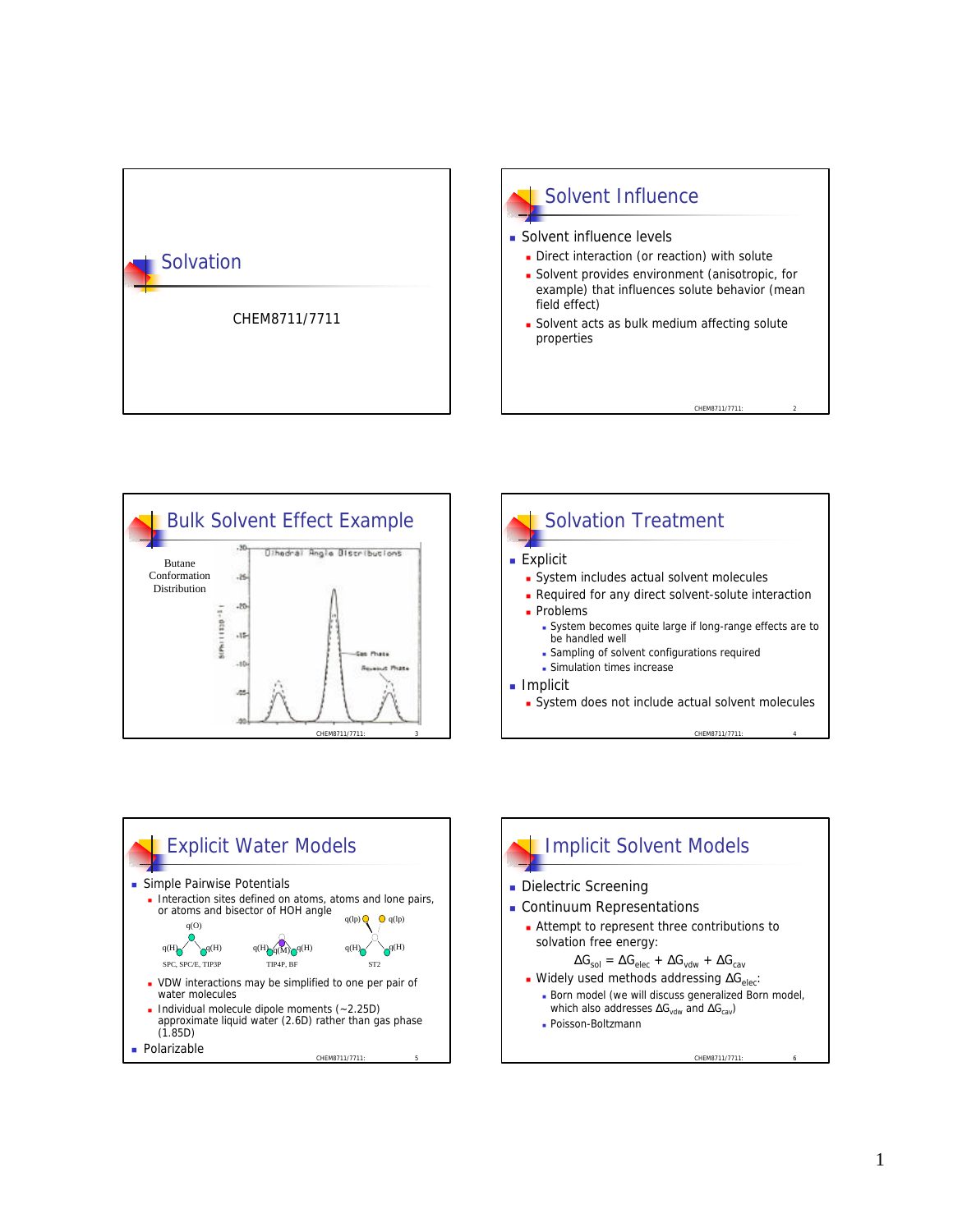## **Dielectric Screening**

- Polar solvents screen (reduce) electrostatic interactions
- **Electrostatic function:**

*Dr*  $V = \frac{q_1 q_2}{r_1 q_2}$ 

CHEM8711/7711

- **Common solvent dielectric constants:** 
	- $a$ as phase: 1
	- $\blacksquare$  water: 78.3
	- $a$  alkanes: 3
	- aqueous/membrane interface: 10

## **Limitation**

- The influence of solvent includes an electrostatic and an entropic contribution
	- The electrostatic component is due to solvent polarization (and screening of charge interactions due to intervening solvent molecules)
	- **Entropic contributions are due to formation of** solvent cavities around solutes
	- The solvent dielectric only reflects the screening of charge interactions

CHEM8711/7711

## Class Exercise

- <sup>n</sup> Compute the conformational populations for either butane or 1,4-butanedione (coordinate with another student to make sure both are covered) with the solvent dielectric set to 1
- $\blacksquare$  Recompute the conformational populations with the solvent dielectric set to 80

if you have a database of conformations, you can reset the dielectric using Window->Potential Control and then get energies for reminimized structures:

CHEM8711/7711 db\_ComputeEnergy ['database.mdb','source field','destination field',1]





|                     | $\varepsilon = 1$ | $\epsilon = 80$                                            |  |
|---------------------|-------------------|------------------------------------------------------------|--|
| Anti                | 23.4317           | 25.6143                                                    |  |
|                     | (99.98421%)       | (99.98420%)                                                |  |
| Gauche <sup>+</sup> | 24.3669           | 26.5494                                                    |  |
|                     | (0.00789%)        | $(0.00790\%)$                                              |  |
| Gauche <sup>-</sup> | 24.3669           | 26.5494                                                    |  |
|                     | (0.00789%)        | $(0.00790\%)$                                              |  |
|                     |                   | Changes in conformational distribution due to solvation of |  |